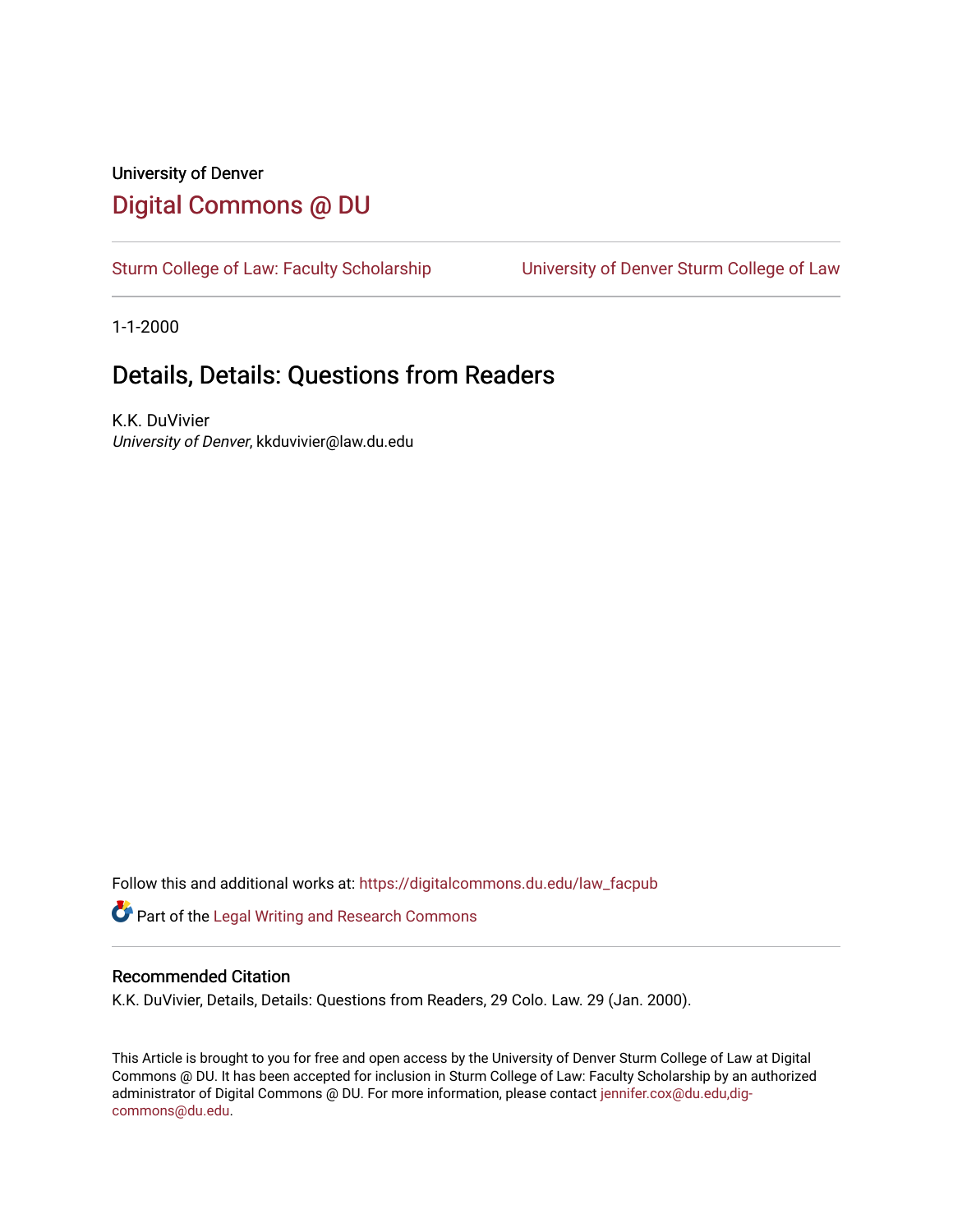## Details, Details: Questions from Readers

### Publication Statement

Copyright is held by the author. User is responsible for all copyright compliance.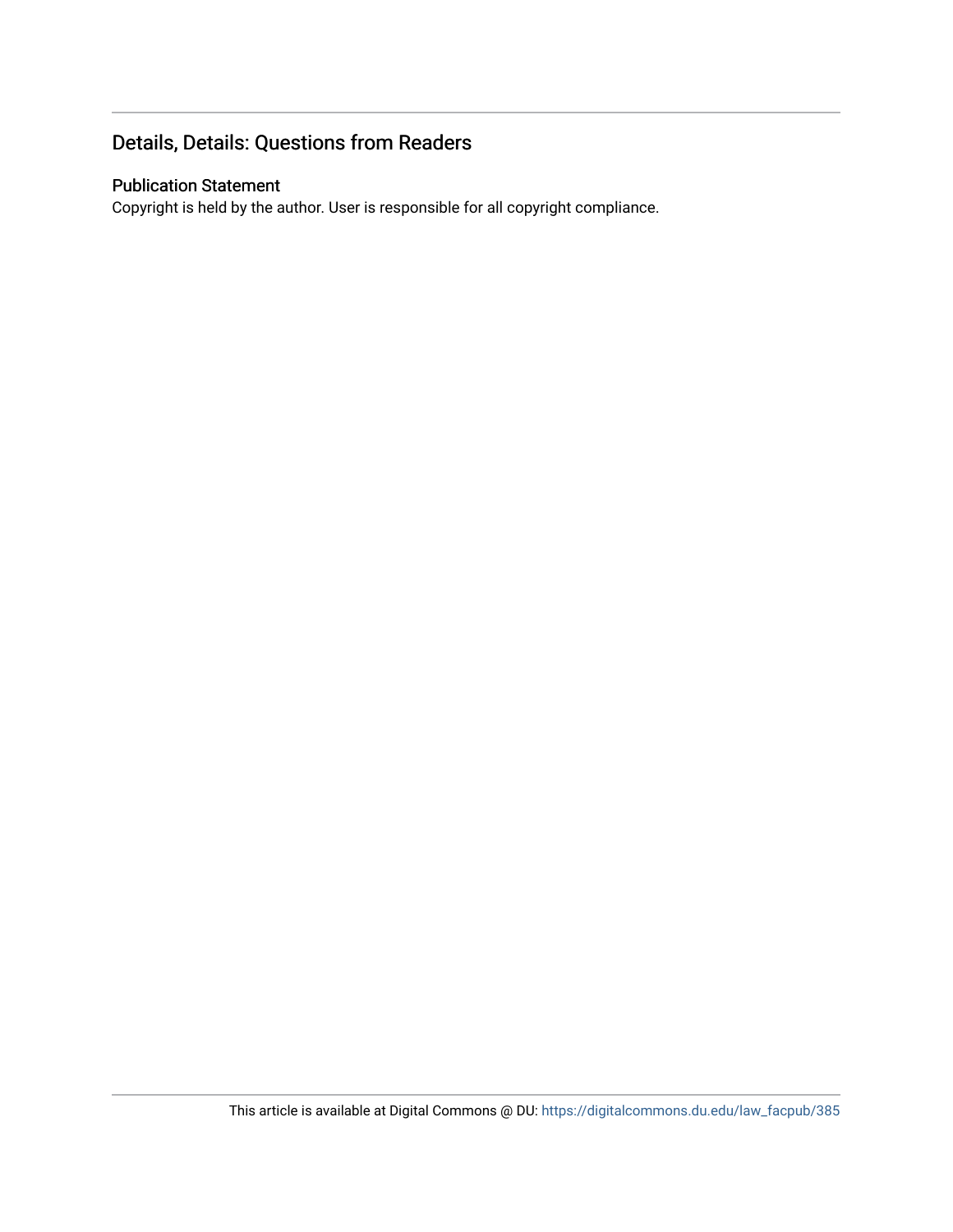## **The Scrivener: Modern Legal Writing**



## **Details, Details: Questions from Readers**



*by K.K. DuVivier* © 2000 KK DuVivier

*How come "abbreviation"is such a long word? Why are there five syllables in "monosyllabic"? Why is it, when a door is open it's "ajar," but when a jar is open, it's not "adoor"?* 

Readers frequently send me questions about word usage. The *Bluebook'* states that one should consult the **US.** *Government Printing Office Style Manual* (1984) or *The Chicago Manual of Style* (13th rev. ed. 1982) for questions on usage, but these sources do not always address the confusion writers encounter. One of my favorite sources for quick answers on these questions is a dictionary-style reference called *Legal Writing: Getting It Right and Getting It Written.2* Another good source *is Expert Legal Writing.3* Although I do not know the answers to the questions in italics above, below are answers to some of the more-frequently asked reader questions.

**Q.** When do I use *affect* and when do I use *effect?*

A: The answer depends on whether you mean the noun or verb. The verb *affect* means "to influence." This is the form of *affect* most often used in legal writing. The noun *affect* means "a feeling or emotion," so it is not frequently seen in legal writing. The verb *effect* means "to cause or to come into being," so this is occasionally used in legal writing. However, the most common form in legal writing is the noun *effect,* which means "something that is the result of another action."

*Here are some examples of the uses most common in legal writing.*

*Effect* as noun: This law had a sweeping *effect.*

Affect as verb: This law *affected* police procedures.<sup>4</sup>

**Q:** What is the difference between *assure, insure,* and *ensure?*

### **DO YOU HAVE QUESTIONS ABOUT LEGAL WRITING?**

KK DuVivier will be happy to address them through *The Scrivener* column. Send your questions to: K.K. DuVivier, Reporter of Decisions, Colorado Court of Appeals, 2 **E.** 14th Ave., Denver, **CO 80203.**

**A. All** three words mean "to make certain or safe." The difference is that *assure* means to remove doubt; thus, you *assure* people. In contrast, you *insure* with money or guarantees. Finally, when you make an outcome sure, you *ensure* it.<sup>5</sup>

**Q:** Is this a correct use of *continual,* or should it be *continu*ous?---"Opposing counsel made *continual* interruptions."

**A.** The example is correct because *continual* means "intermittent or repeated at intervals" *Continuous* means uninterrupted or unbroken, such as "a *continuous* preoccupation with the law."6

**Q:** Is it correct to say *different than?*

**A.** No, although a few sources indicate that *different than* may be allowed,<sup>7</sup> different from is the universally correct form.

*Example:* Smith's case is *different from* the precedents.

**Q:** When do I use *farther* and when do I use *further?*

*A. Farther* refers to actual distance. *Further* means "a greater extent" and refers to figurative distance with respect to degree, time, or quantity.

*Examples:* She lives *farther* away than you do.

The argument was stretched *further* than warranted.

**Q:** Are *fewer and less* interchangeable?

**A.** No. *Fewer* takes a plural verb and refers to things viewed as discrete units. *Less* refers to things that cannot be counted or to discrete units that are being referred to as a group such as periods of time, sums of money, or measures of distance or weight.

*Example:* It would help if *fewer* interruptions are made. So if we have *less* talk, I can get this finished in *less* than a day.

**Q:** Is there any problem with the following sentence?—"Our contract was based on a *verbal* agreement"?

**A.** Yes, there is a problem because use of the word *verbal* in this context creates ambiguity. The agreement may have been either written or spoken because *verbal* means "in, **by,** or of words" and can refer to spoken or written communication. If the agreement was spoken only, the writer here should have

*KK DuVivier is Reporter of Decisions for the state of Colorado.*